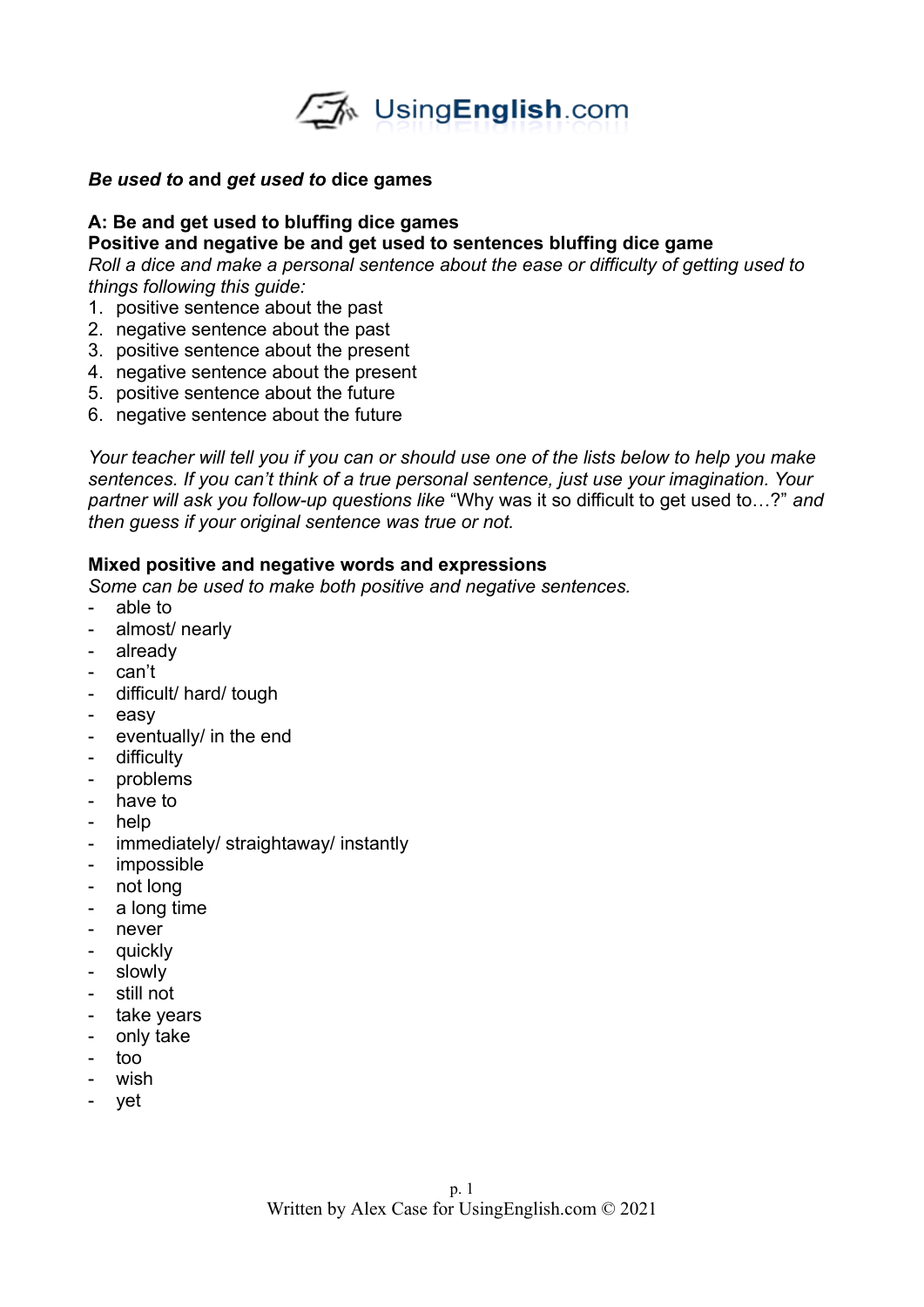

# **Positive words and expressions**

- able to
- almost/ nearly
- already
- easy
- eventually/ in the end
- no difficulty
- little difficulty
- no problem
- help
- immediately/ straightaway/ instantly
- not long
- quickly
- only take a couple of…
- only take…

# **Negative words and expressions**

- can't
- difficult/ hard/ tough
- some difficulty
- a little difficulty
- problems
- have to
- impossible
- a long time
- never
- slowly
- still not
- take years
- too
- wish
- vet

*Do the same, but also rolling a dice to choose the topic of your sentence:*

- 1. technology
- 2. things in other countries/ things from other countries/ cultural differences
- 3. life events/ milestones
- 4. growing up/ getting older
- 5. moving (house/ school/ office/…)
- 6. seasons/ weather

# **B: Be and get used to things in common dice game**

*Roll a dice once to decide which topic above, then try to say something with* "be/ get used to" *that is the same for your partner and so makes them say* "Me too" *or* "Me neither".